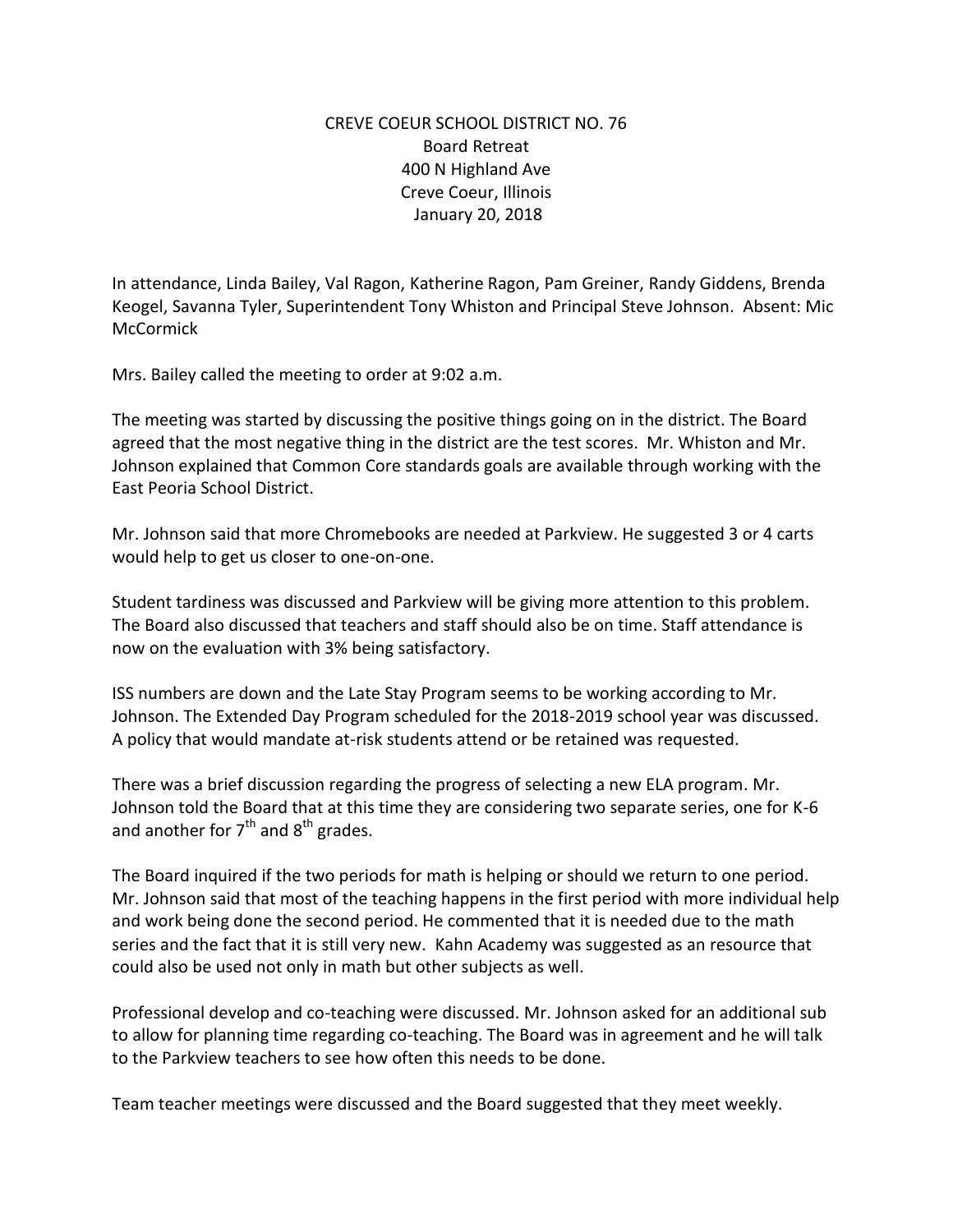A two-week primer before school starts was discussed. This would be just for math and language arts. This could be a possibility if we can receive a waiver for serving lunches.

Mr. Johnson said that he would like to include students at that exceed on the PARCC test to the annual honor trip.

The Board and administrators discussed having a Behavior Disorder class within the district. This would save money and keep our children in the district.

The Evaluwise Program was discussed as well as Infinitec and Tech Ed. Both buildings should be using the same tools for evaluations.

The Board discussed the Mom's Who Care Program started this year at Parkview.

The fact that no staff members want to teach the extracurricular Drama class this year was discussed. The Board suggested contacting Bradley University, ICC, Peoria Players, etc. to see if anyone would be interested.

The administrators told the Board that the current outside coaches are working out great.

Mr. Johnson told the Board that the fence for the baseball field is in poor shape. He would like to ask the Caterpillar volunteers to paint and do minor repairs to it. The fact that the scoreboard does not work due to the cut electrical line was discussed.

Mr. Keogel told the Board that there is a new Kiwanis organization in Creve Coeur. They would like to raise funds to purchase a new sound system for the school.

Mr. Giddens presented the five essentials reports and the school digger information for the district.

## **Closed Session**

Mrs. V. Ragon, seconded by Ms. K Ragon, made the motion to enter into executive session for Appointment, Employment, Compensation, Discipline, Performance, or Dismissal of Specific Employee(s) of the Public Body, Student Matters, Collective Bargaining Matters between the Public Body and the Exclusive Representatives of its Employees at 12:38 p.m. ROLL CALL VOTE-Yeas were Giddens, Keogel, K. Ragon, V. Ragon, Tyler, Greiner, and Bailey. Nays were none. Motion carried.

(WHEREUPON THE BOARD ENTERED INTO EXECUTIVE SESSION AT 1:05 P.M.)